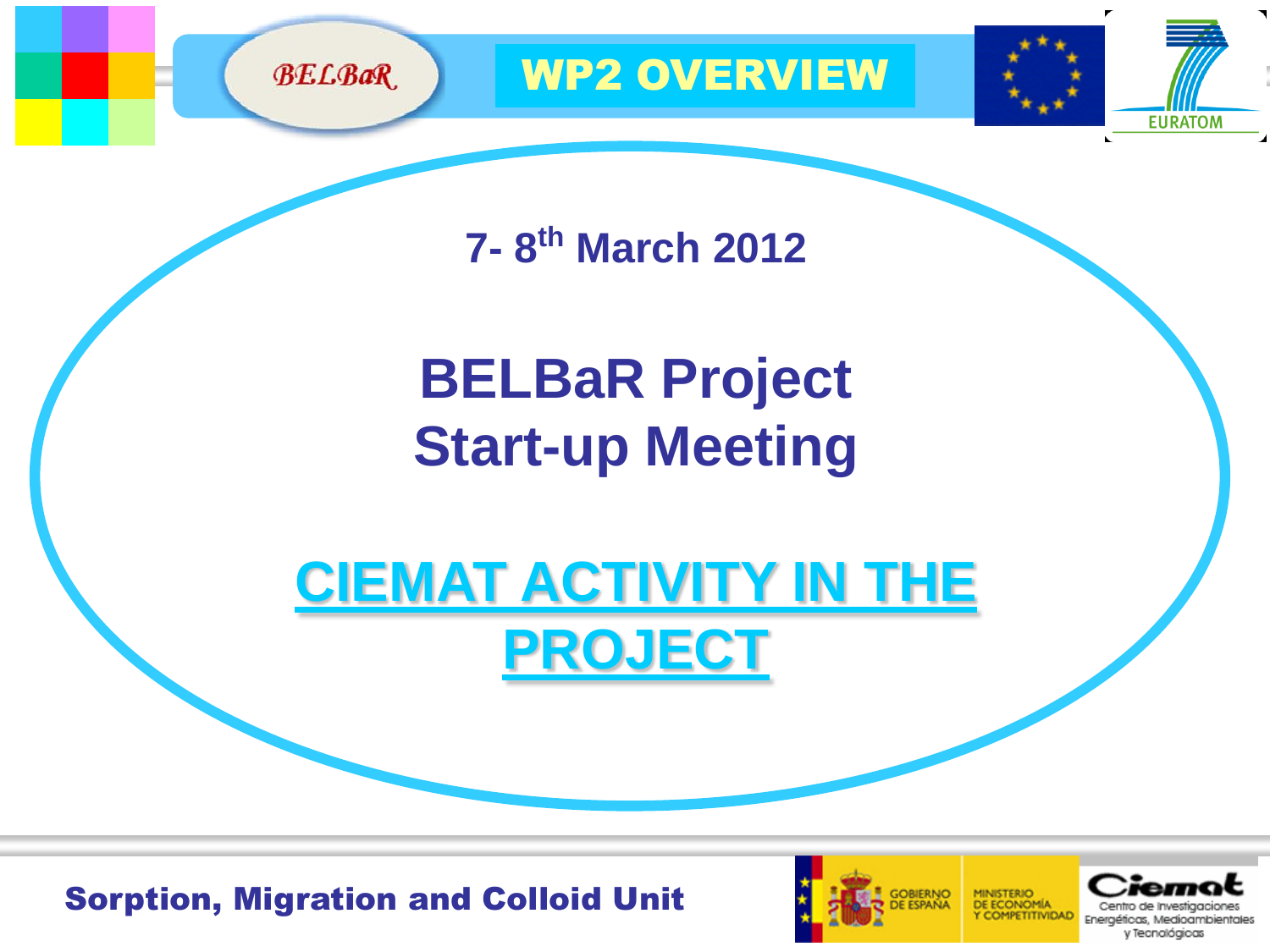#### CIEMAT PARTICIPATION



### CIEMAT main effort: Experimental Work

**BELBaR** 



**The comprehension of processes in each WP must be focused to a global need: input of data for qualitative and quantitative models description in SA.**

**Work packages are totally interdependent. Collaboration and result transfer between them is needed.**

**Coherence in the selection of experimental conditions is always needed even the experimental approach is different.**

**Final aim: to understand realistic scenarios.**

**WP1 & 5 CIEMAT work is planned with these premises.**



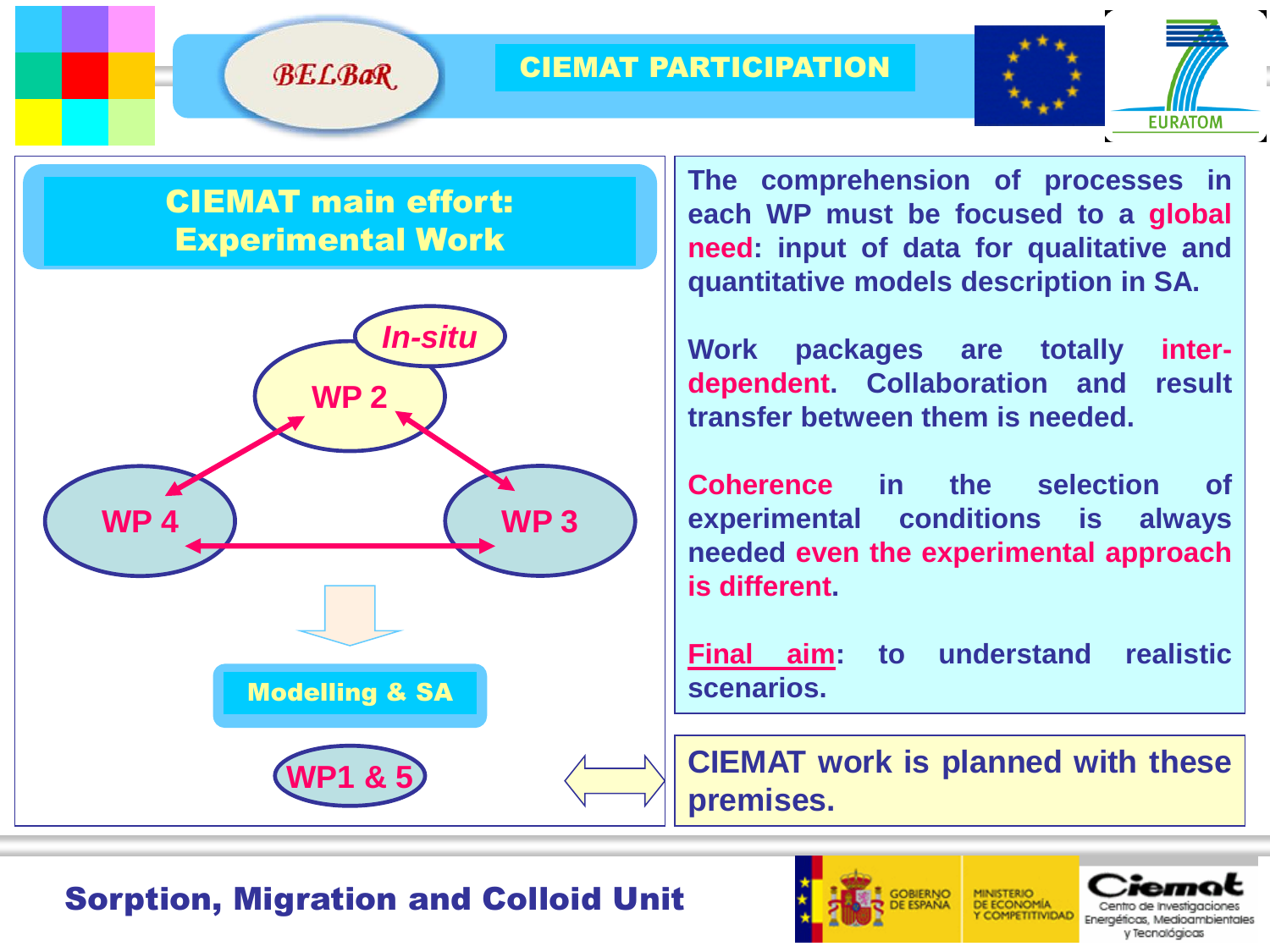**BELBaR** 

#### CIEMAT PARTICIPATION



#### CIEMAT main aims

**To compare the behaviour of different clays: for a generalised description of bentonite colloid generation processes in terms of clay properties (cation exchange complex, composition) and water/clay interactions.**

**All tests will be focused on the determination of quantitative parameters to be used in models for the long-term safety assessment.**

**To understand the overall role played by colloids on RN mobility**

Main experimental conditions considered in different WPs

Realistic scenarios and their possible evolution

•**Three different clays (FEBEX, Mylos, MX-80); Characterisation of both** *as-received* **material and** *post-mortem***;**

•**Two/three different compaction densities (***1.8/***1.6/1.2 g/cm<sup>3</sup> ): initial stage and gel formation;** •**Waters: DW; GTS and Äspö synthetic waters;**

•**Changes in porewater foreseen (scenario evoluton).**

•**Static (stagnant water) and dynamic (flowing water) conditions.**



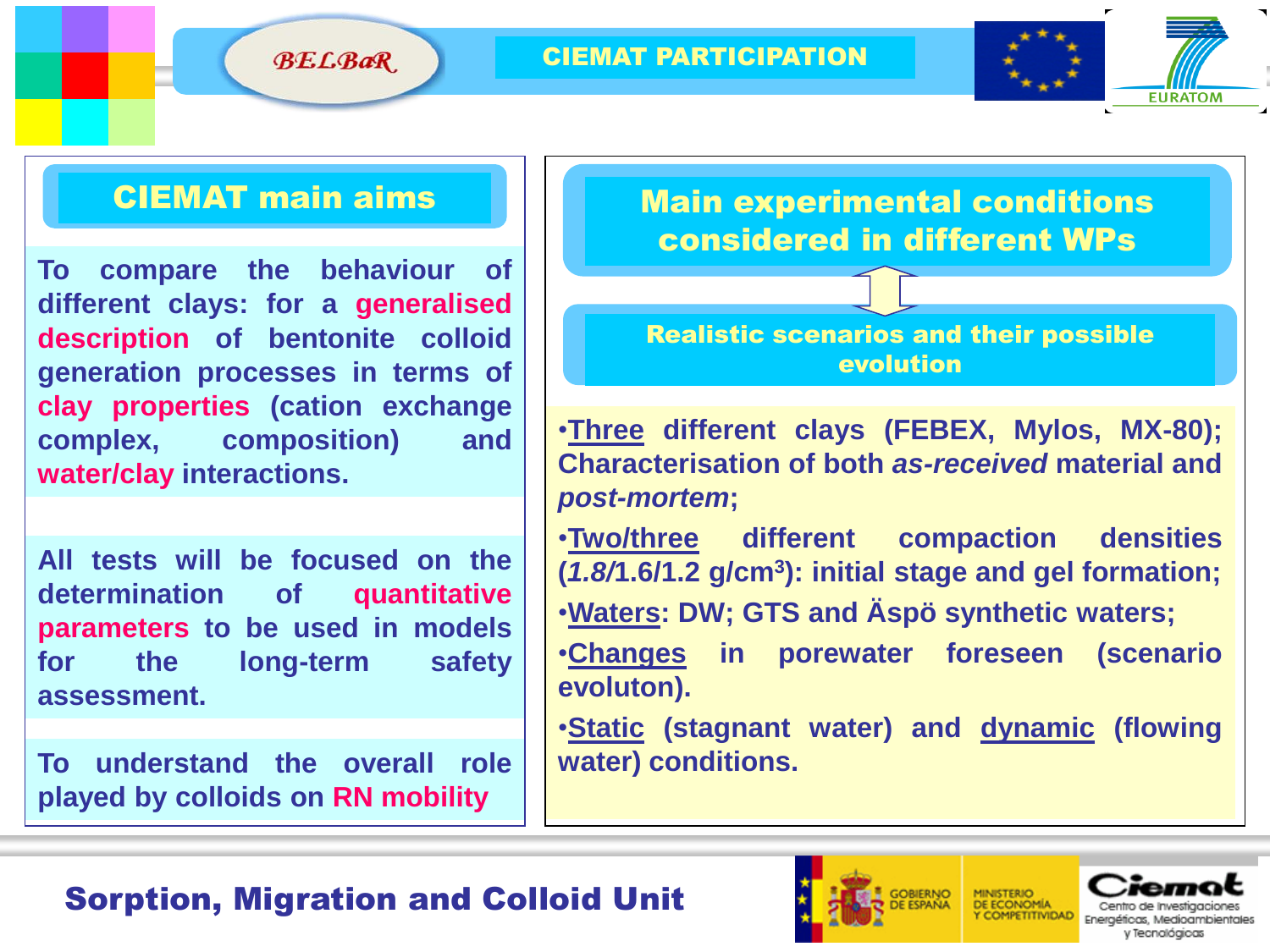



#### Aims

**Smectite particles in gels and suspensions are strongly influenced by their own properties and porewater and groundwater chemistry (pH, I(M), ionic composition, exchangeable cations, dense/dilute systems).**

**Analyses of water - bentonite interactions important.**

**Selectivity coefficients and thermodynamic exchange constants (dense/dilute systems) will be derived. Input for conceptual models to analyze the clay/water interactions at repository conditions.**

## Characterisation of the 3 clays & clay-water interactions

**18 PM**

### **INITIAL CHARACTERISATION**

•**Mineralogy, chemistry; physico-chemistry.** •**Chemistry of porewater (squeezing).**

#### **SPECIFIC TESTS ON CLAY / WATER INTERACTIONS**

•**2 types of water (high/low salinity), 2 different degree of compaction; 2 temperatures (22ºC and 40-60ºC //at bentonite-host rock interface).**

#### **FINAL CHARACTERISATION**

•**At the end of all the tests: analysis of the liquid phases (ICP-OES / ICP-MS) and analyses of the bentonite (XRD, FTIR, TG-DSC, etc….)**



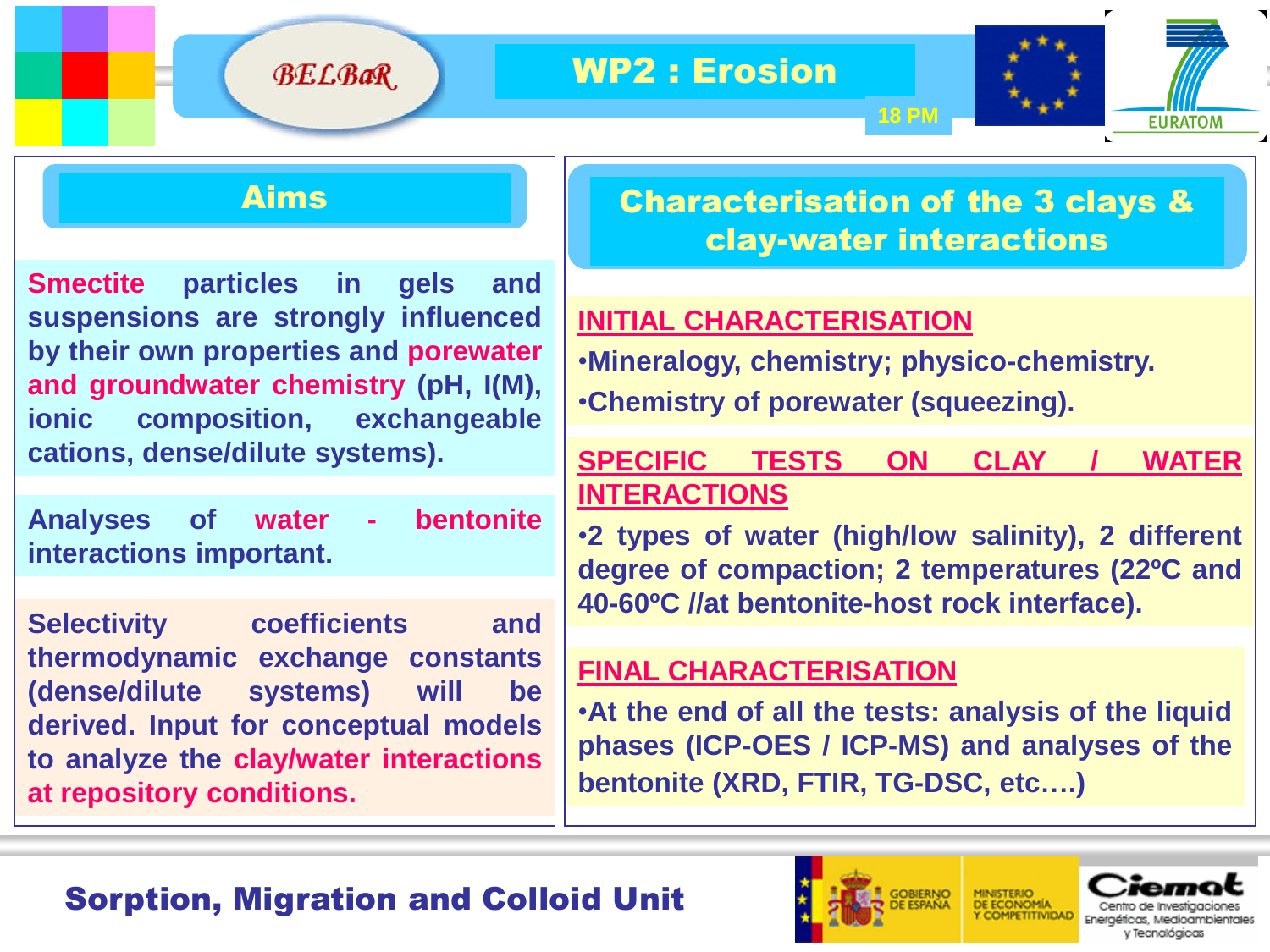



**Analyses of colloid erosion from compacted and confined clay.**

**Two possible scenarios: water hydrating the bentonite fairly immobile and water flowing at the bentonite surface.**

**Particular focus on chemical effects, as ionic exchange, that can be relevant on the stability and generation behaviour of bentonite colloids at the long term.**

**Processes understanding. Colloid generation rates under different conditions .**

**Evaluation of maximum colloid concentration**

#### Aims Erosion tests

### **STATIC EXPERIMENTS**

• **Already mentioned exp. conditions + Different Ca/Na ratios (solid/water);**

- **Measurement of colloid concentration at different stages;**
- **Characterisation of generated colloids;**

•**PCS; SPC; ICP-MS; Microscopy techniques;**

- •**Post mortem analysis of clays (comparison with** *as-received***)**
- •**DYNAMIC EXPERIMENT**
- •**Same chemical conditions as static;**
- •**At least two water flow rates;**

•**Design of improved generation cell is needed first (dilution/detection)**



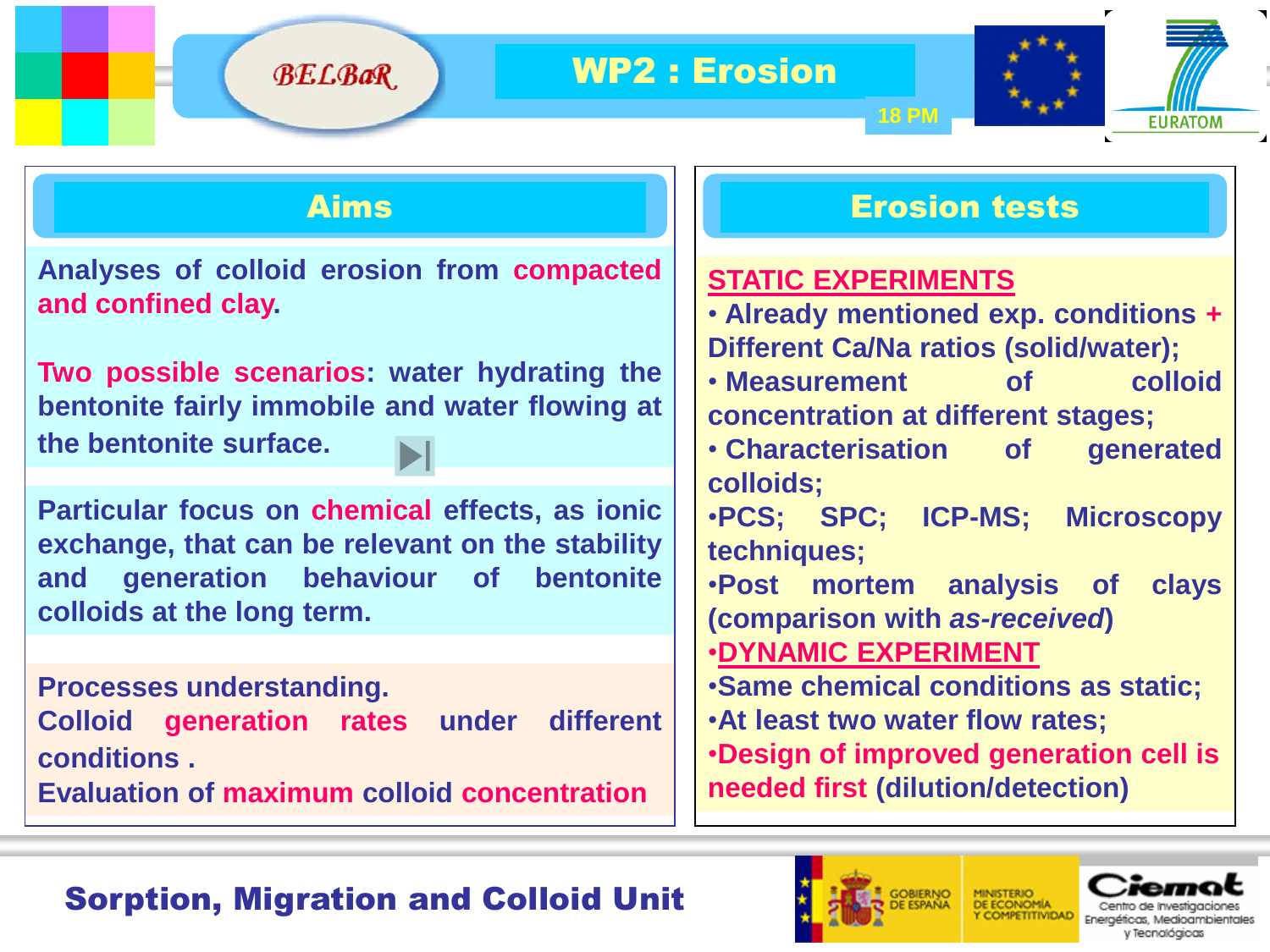

#### Aims

**Analyses of bentonite gel behaviour when environmental conditions (chemical and/or hydrodynamic) change, for its implication on colloid generation.**

**Kinetic and reversibility of processes are fundamental issues scarcely investigated so far.**

**Processes understanding. Colloid generation rates modification. Long – term evaluation**

### Scenario evolution analyses

**EURATOM** 

**18 PM**

#### **STATIC & DYNAMIC EXPERIMENTS**

• **Same clay subject to consecutive changes in water chemistry (hysteresis/reversibility ??),**

•**Same type of analyses mentioned before.**

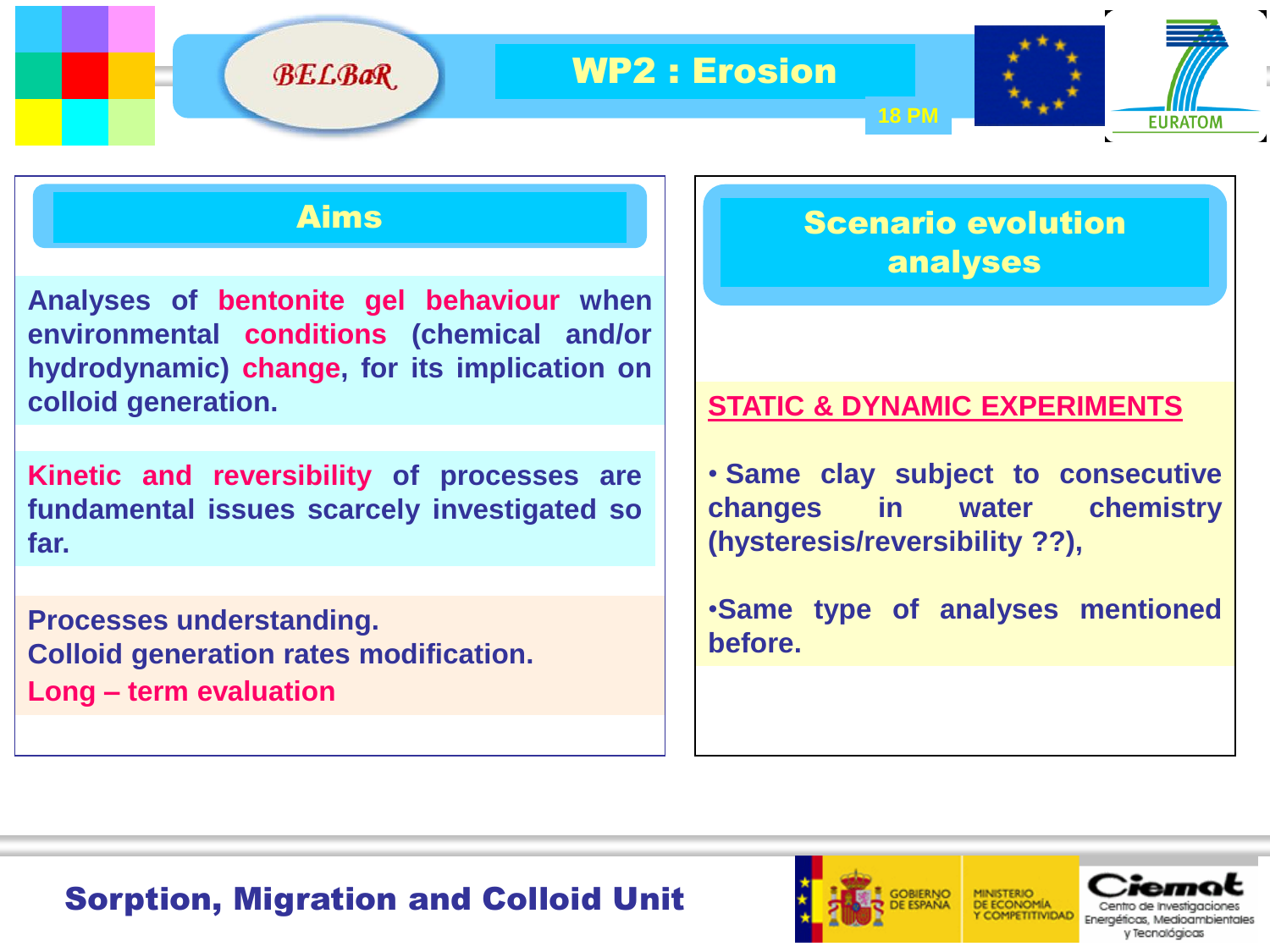

**BELBaR** 

**In-situ analyses of the bentonite colloid generation under realistic conditions. Data from FEBEX tunnel in the Grimsel Test Site, where a real scale experiment simulating a deep geological repository in granite installed 15 years ago. Study started in 2006.**

#### Aims Field work

**18 PM**

**CIEMAT foresee to provide annually new field data on colloid analyses at the GTS.**

**Sampling from different boreholes in the FEBEX tunnel**

**Processes understanding. Comparison with laboratory data. Evaluation of colloid formation in a favourable**

**case.**





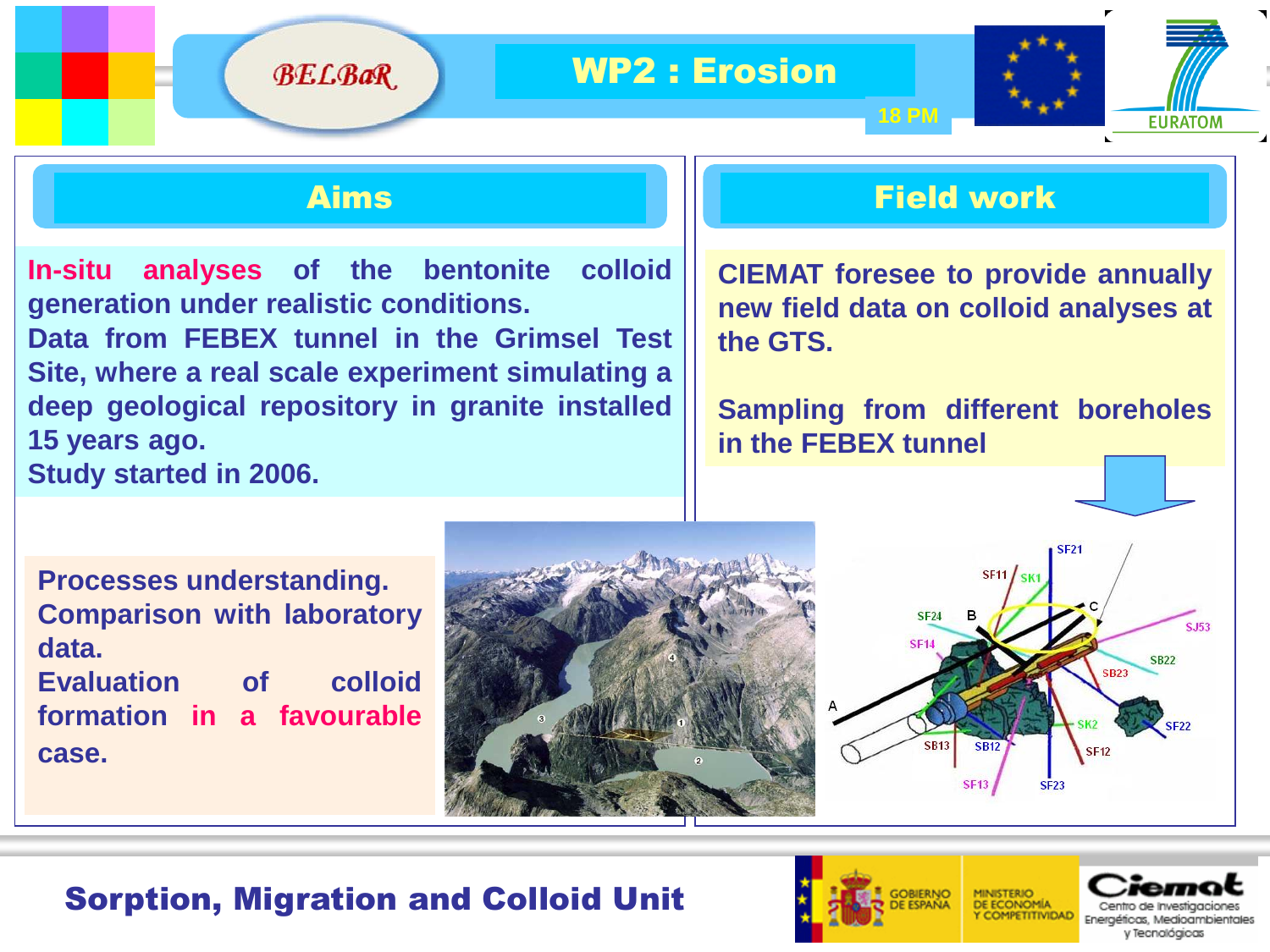WP3 : Colloid radionuclide & host rock

interaction



**BELBaR** 

**Mechanistic understanding of colloid/rock interactions in a crystalline rock. Data on colloid filtration obtained at the macroscopic scale (by performing transport experiments) have to be related with data obtained at the micro-scale, where colloid/rock interactions take place.**



### Aims Colloid/rock

•**Dynamic experiments in fractures (GTS, Aspo?); Study of the fracture surface (drawbacks);**

•**Batch experiments;**

•**Bentonite colloids; model colloids to understand the effects of possible relevant parameters (colloid size, charge, morphology); traced colloids;** 

•**The colloid/rock interactions at the microscale will be analysed by atomic force microscopy, field emission scanning microscopy, and µPIXE.**

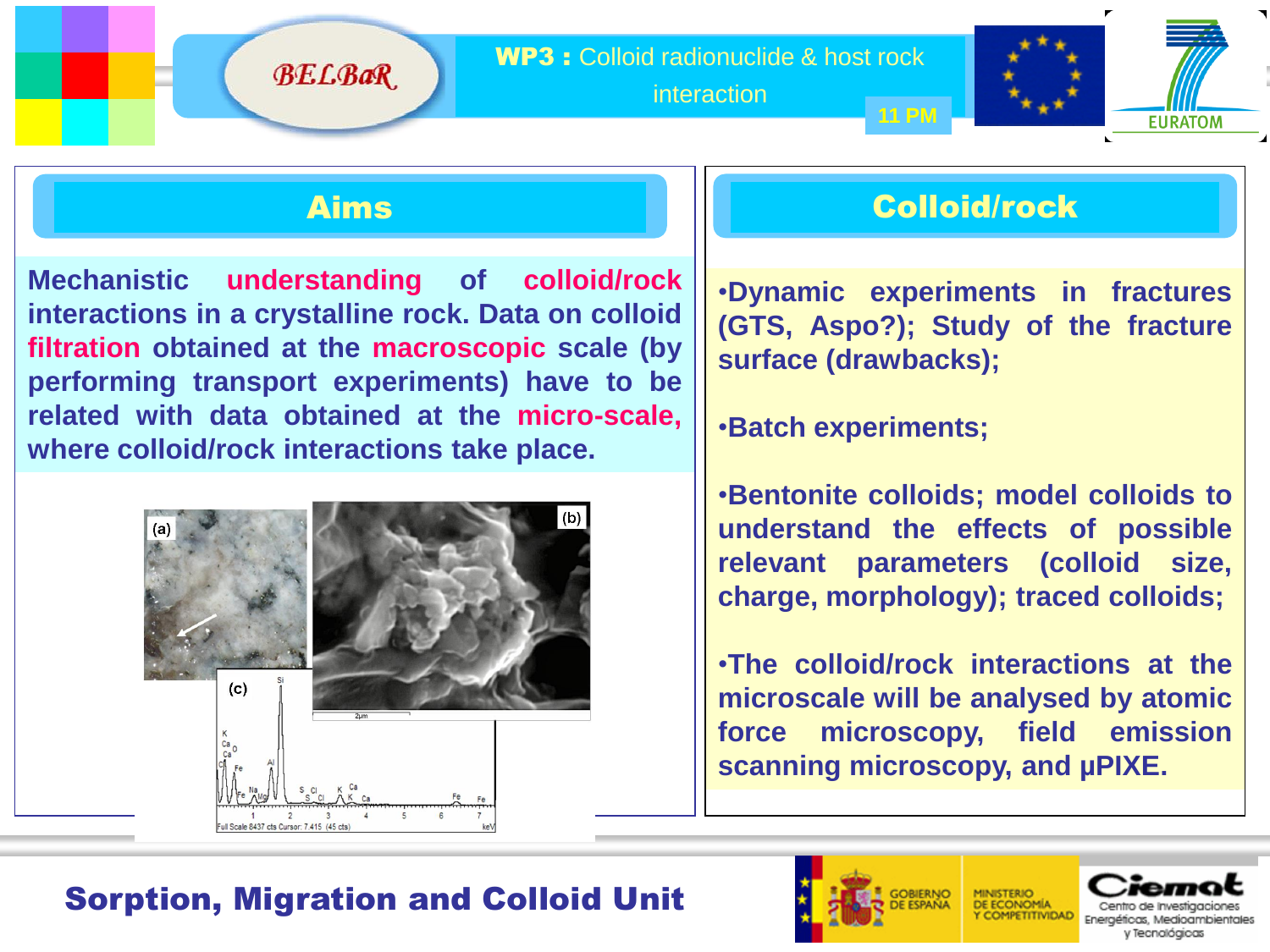WP3 : Colloid radionuclide & host rock

interaction



**BELBaR** 

**Analyses of RN transport in the presence of bentonite colloids. Overall behaviour.**



### Aims Colloid-RN transport

**11 PM**

•**Dynamic experiments in fractures (GTS, Aspo?);**

•**Transport experiments in improved dynamic generation cells;**

• **Bentonite colloids;**

•**3 different radionuclides with different sorption behaviour (preferences on trivalent and tetravalent elements);**

•**Simultaneous analysis of colloid and tracer elution (Colloid concentrations & RN activity).** 

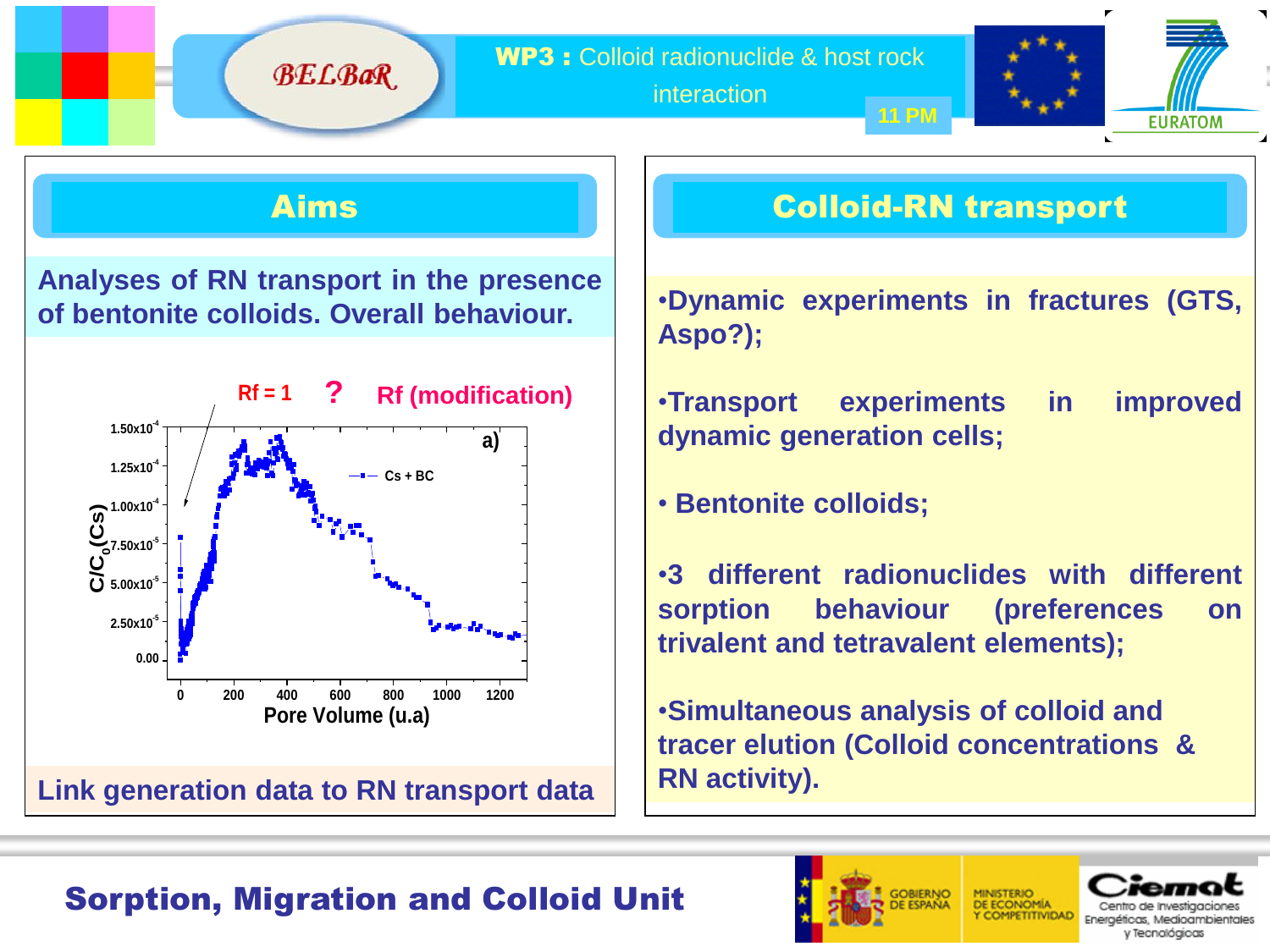interaction



**BELBaR** 

**The enhancement of radionuclide transport due to the presence of colloids is strongly dependent on the (ir)reversibility of colloid / radionuclide interactions and****the presence of a third solid phase.**

**CIEMAT will study the reversibility of radionuclide sorption onto bentonite colloids.**

**Static and dynamic conditions (transport).**

**Link batch/dynamic results. Kinetics. Effects of competing phases (rock).**

## Aims Colloid/RN

•**Batch experiments (detailed description of sorption) first;**

•**Analyses of sorption in the frame of surface complexation/ ion exchange models; Theoretical & mechanistic approach to irreversibility.**

•**Study in the frame of dynamic experiments in fractures;**

#### •**Bentonite colloids**

• **3 different radionuclides with different sorption behaviour (preferences on trivalent and tetravalent elements);**



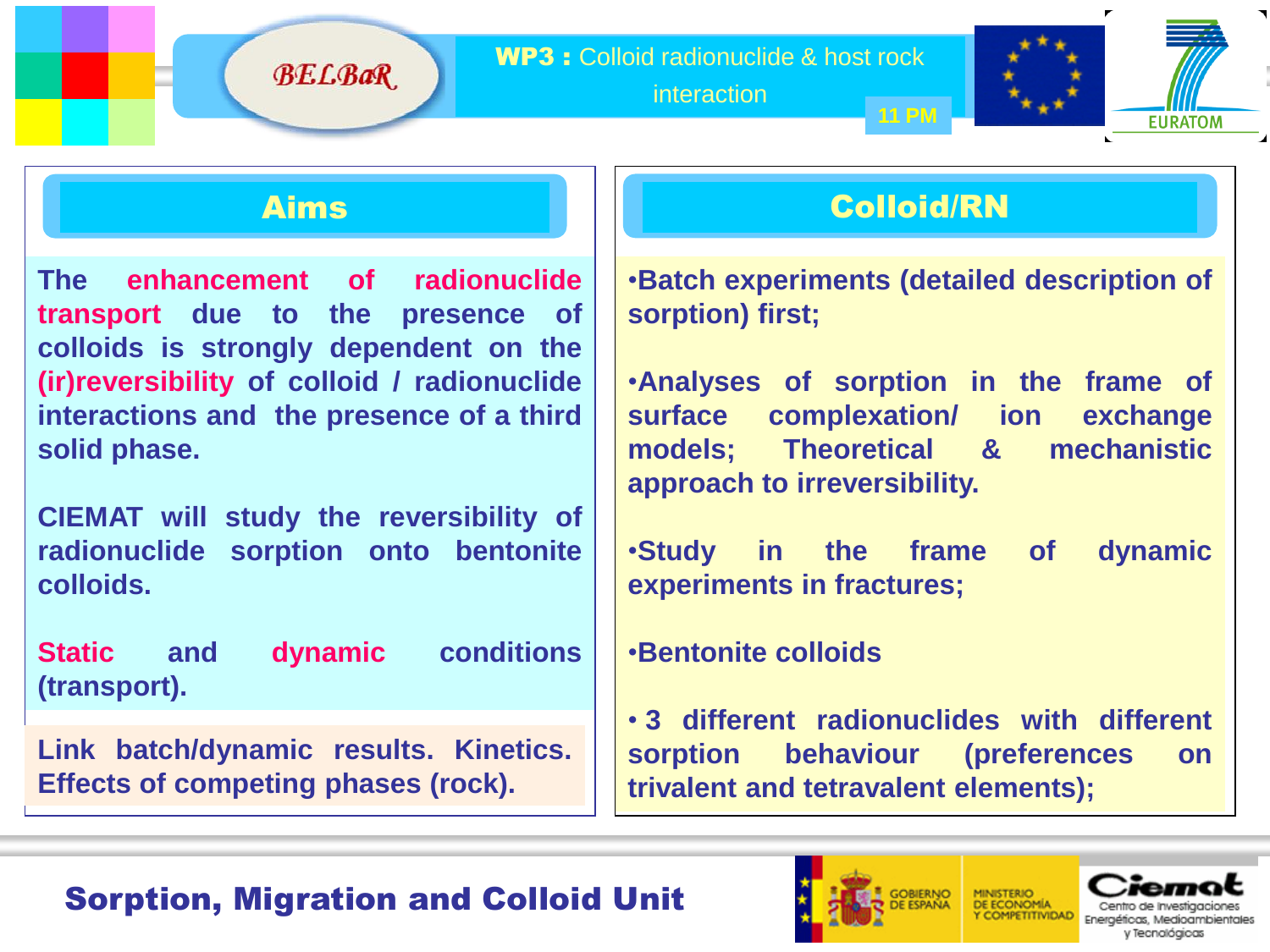### WP4 : **Colloid stability**



**BELBaR** 

**The stability of colloid generated from the compacted bentonite is a main conditions for assessing their relevance in contaminant transport.**

**CIEMAT will analyse coagulation kinetic of FEBEX, Mylos and MX-80 bentonite under the variation of the aqueous solution chemistry (pH, ionic strength, content of bivalent and trivalent ions).**

## Aims Colloid Stability (1)

**6 PM**

•**Time resolved dynamic light scattering (short time scale)**

•**PCS and SPC (larger time scale).**

•**Surface charge measurements;**

•**Microscopy;**

•**3 different clays and synthetic waters**

**To evaluate and to compare the intrinsic colloidal properties of different bentonites.**



•**In this WP, wider variation of experimental parameters (to be linked to erosion tests and real scenarios).**

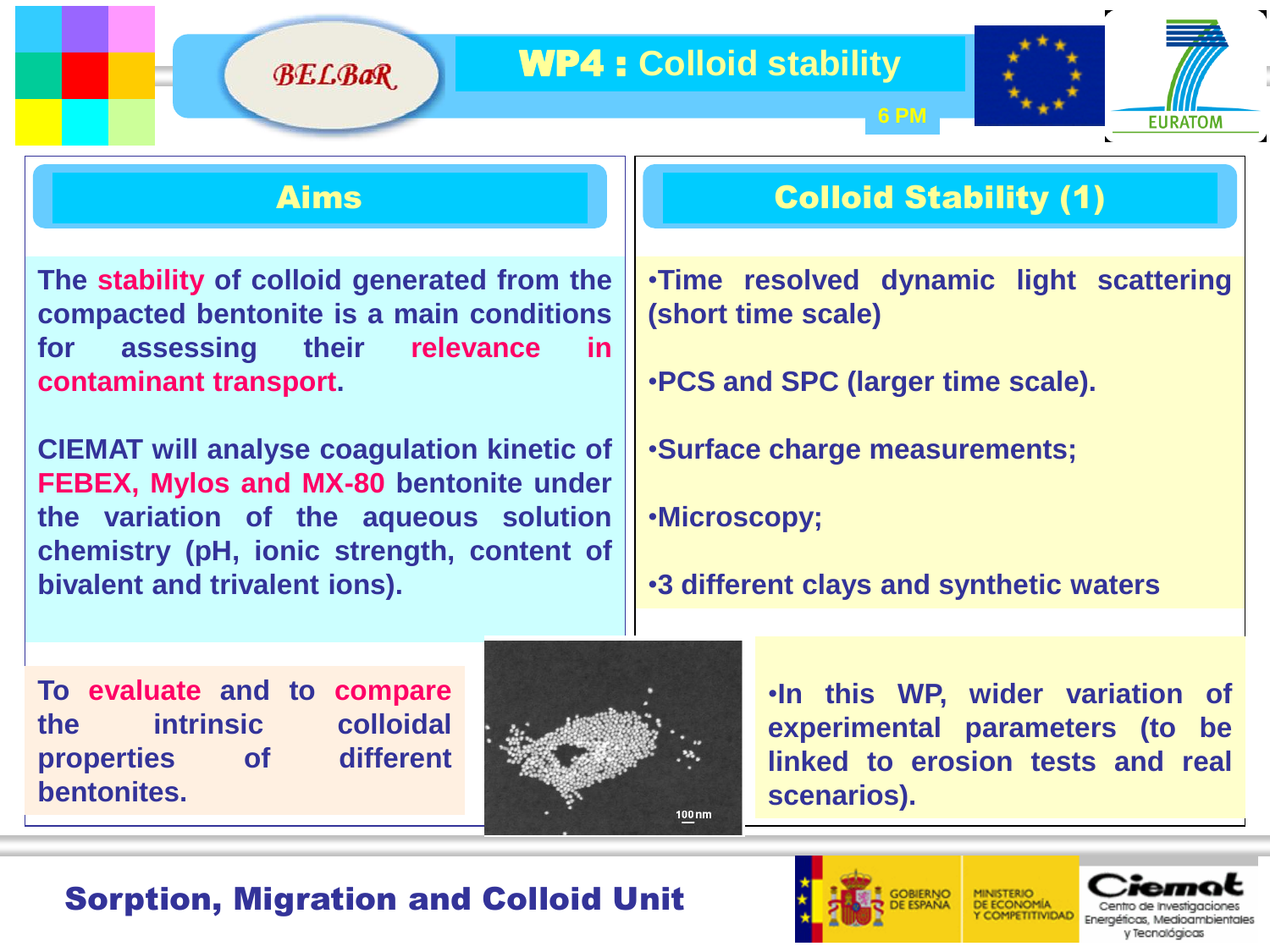#### WP4 : **Colloid stability**



**BELBaR** 

**A fundamental aspect that has to be evaluated is the (ir)reversibility of coagulation process.**

**Study of the (1) coagulation and (2) dispersion behaviour after changing chemistry of the aqueous solutions (i.e** 4 **modified towards conditions favourable to** 2 **stability);**

**Analysis of the kinetic of the dispersion** 4 -2 **process.**

**Comparison with coagulation kinetics.** 

**Kinetic and reversibility of processes are** -2 **fundamental issues scarcely investigated so far. Great importance at a long-term.** -4

### Aims Colloid Stability (2)

**EURATOM** 

**6 PM**

•**Time resolved dynamic light scattering (short time scale);**

•**PCS and SPC (larger time scale);**

•**Surface charge measurements;**

•**Analysis of colloid structure);**

**•3** different clays and synthetic waters;



#### **Sorption, Migration and Colloid Unit** 1.50 2.00 2.50 3.00 3.50 4.00

-6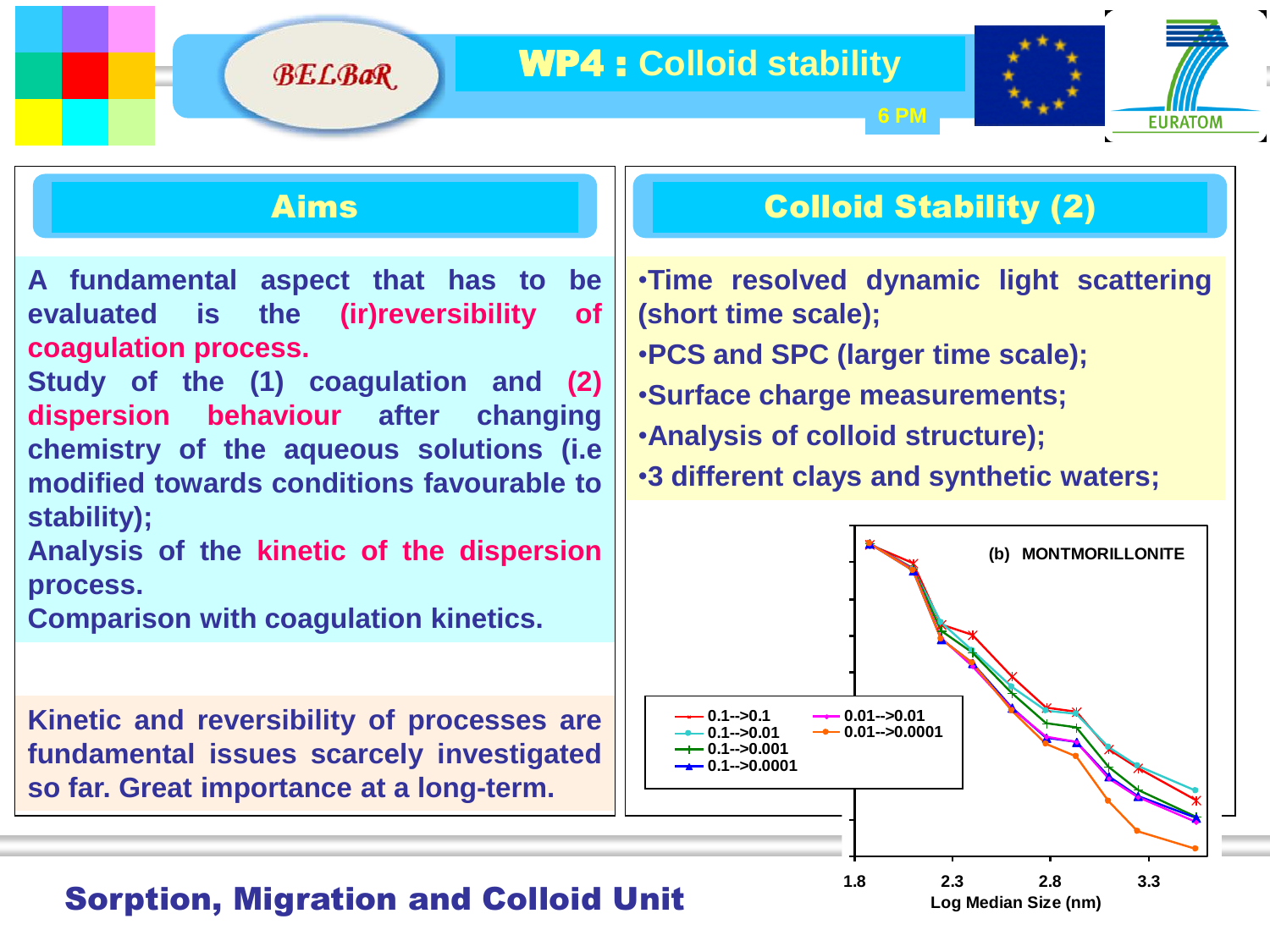

**BELBaR** 

*Modelling is a necessity to assess the processes relevant to geological disposal.*

**Experimental work should be focused to obtain data useful as model input.**

**CIEMAT will provide experimental data (WP2 to WP4) and will contribute to evidence the parameters that mostly affect generation, stability and transport under the selected experimental conditions and to establish relations between them.**

## Aims CIEMAT Modelling

•**Modelling of experimental lab CIEMAT data;**

•**Modelling work will be mainly focused on the chemistry of the bentonite/water system and its evolution at a long term based on the experimental results obtained within the project; Phreeq-C; Chess; Geochemical Workbench**

•**A sensitivity analysis on main chemical parameter (identified as relevant in generation)**

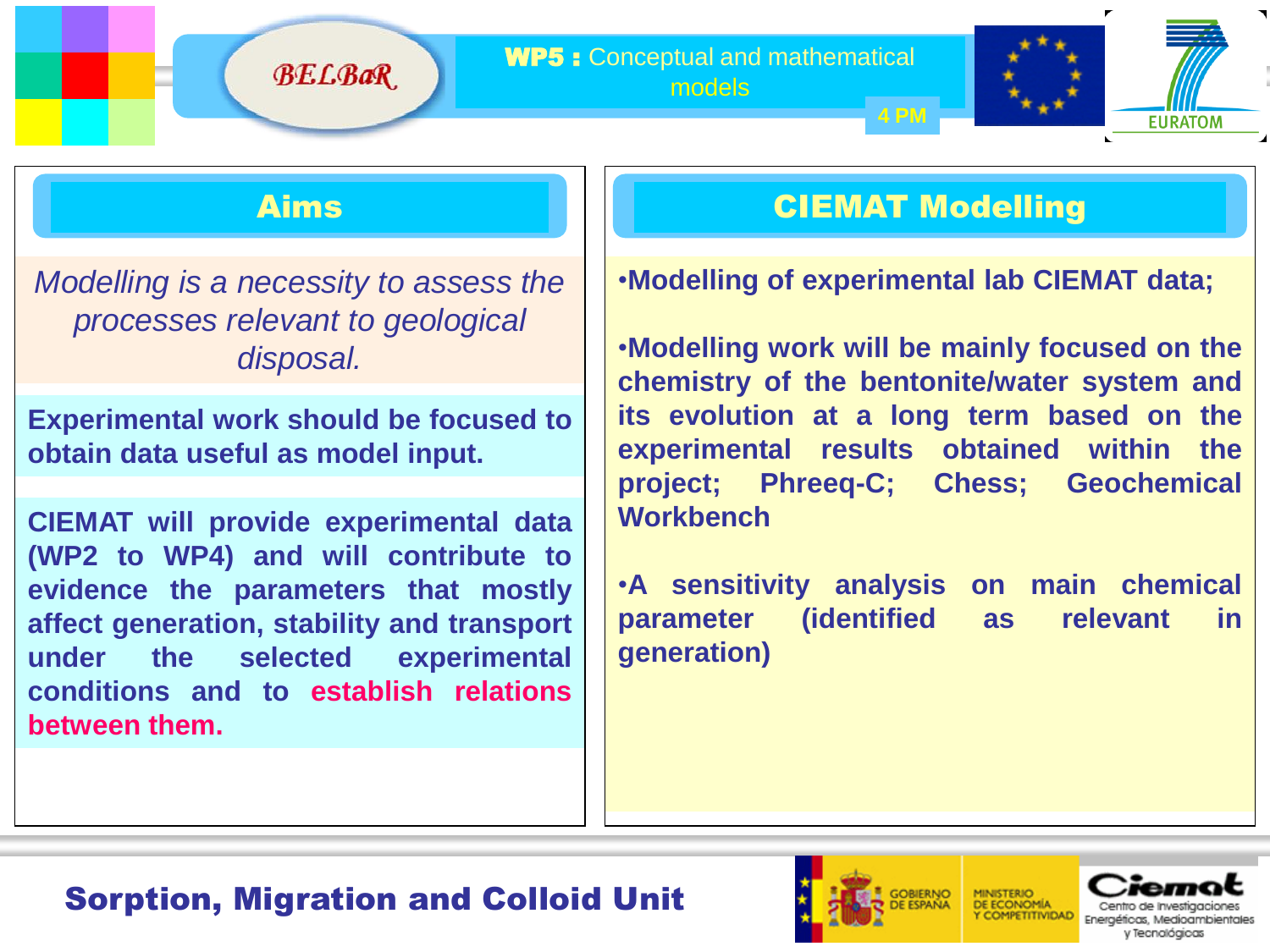



**BELBaR** 

**CIEMAT will provide a detailed summary of previous results** Previous Experience**on bentonite colloid generation & bentonite colloid transport obtained in the frame of national/international projects (FUNMIG, CFM, CRR, CARESS, PROMICOL (ES), CROCKIS (ES), etc..). This "state of the art" will be discussed in order to identify main open issues. First deliverable.**

**4 PM**



**Throughout the duration of the project CIEMAT will integrate the information generated within WP 2 (Erosion), evidencing the most relevant parameters affecting erosion to allow adequately addressing the "colloid issue" in SA.**